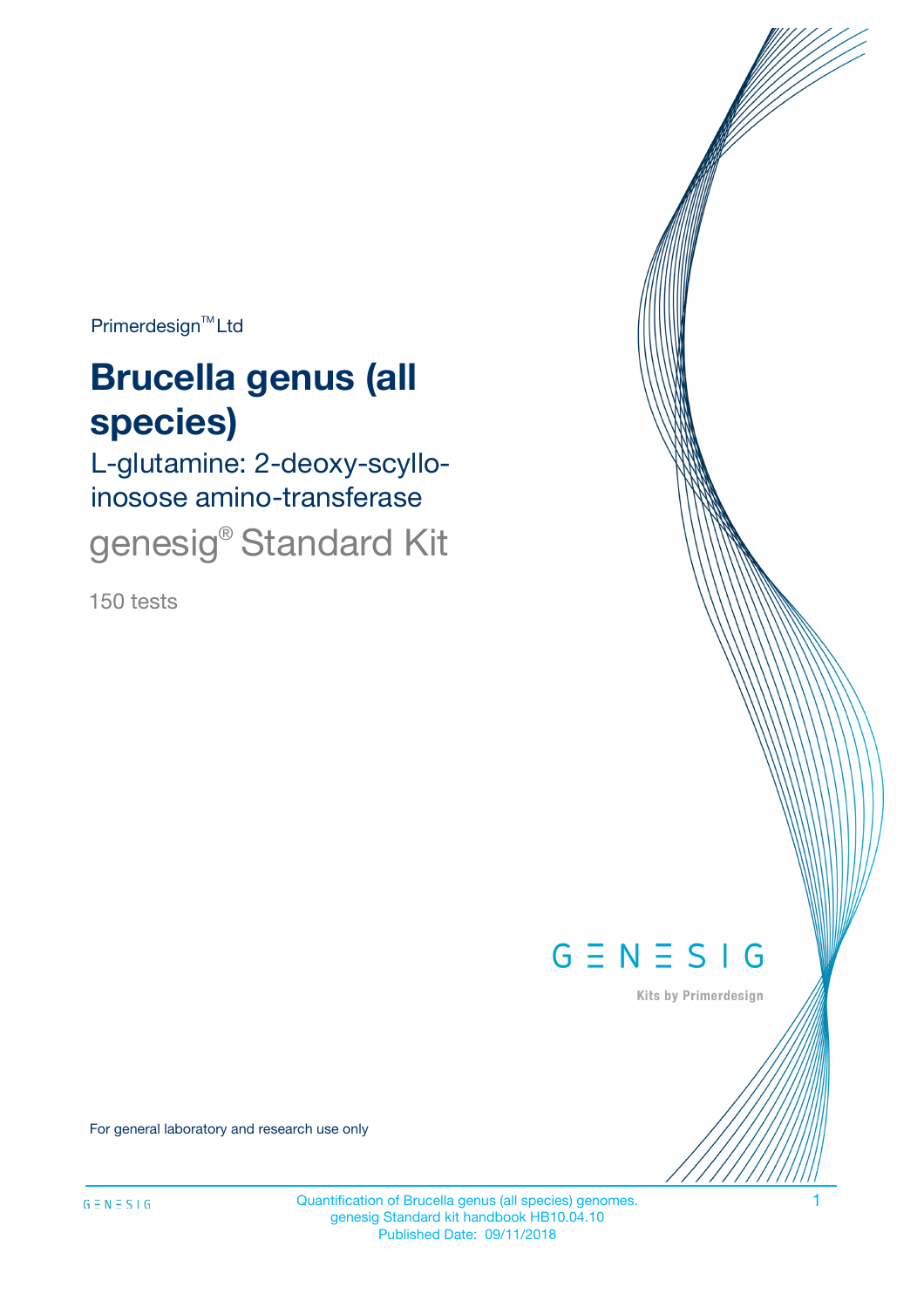# Introduction to Brucella genus (all species)

The Brucella genus is a genus of Gram-negative, non-motile bacteria that are rod shaped. Species within this genus cause Brucellosis in many species of mammals. Brucella species have a genome of around 3.2M nucleotides in length split over two circular chromosomes.

All Brucella species cause infections in specific animal groups that lead to similar diseases. Differences between the bacterium within this genus can be found in genes coding for surface exposed proteins. B. suis infects swine, whereas B. melitensis infects goats and camels B. canis infects dogs. Cattle are mainly infected by B. abortis, with B. ovis infecting sheep and B. pinnipediae recently though to infect marine mammals. These bacterial species cause male infertility resulting from orchitis and epididymitis and may also cause abortion in females due to andometritis and placentitis.

These bacteria are also capable of infecting humans and can be transmitted via inhalation of infected animal waste products, direct contact with open wounds or ingestion of contaminated food subatnaces such as un-pasteurised milk. In humans, Brucella infection can result in headache, fatigue, fever, sweating, weight loss and muscle pain. The human infection can be treated by a course of antibiotics in combination to prevent symptoms.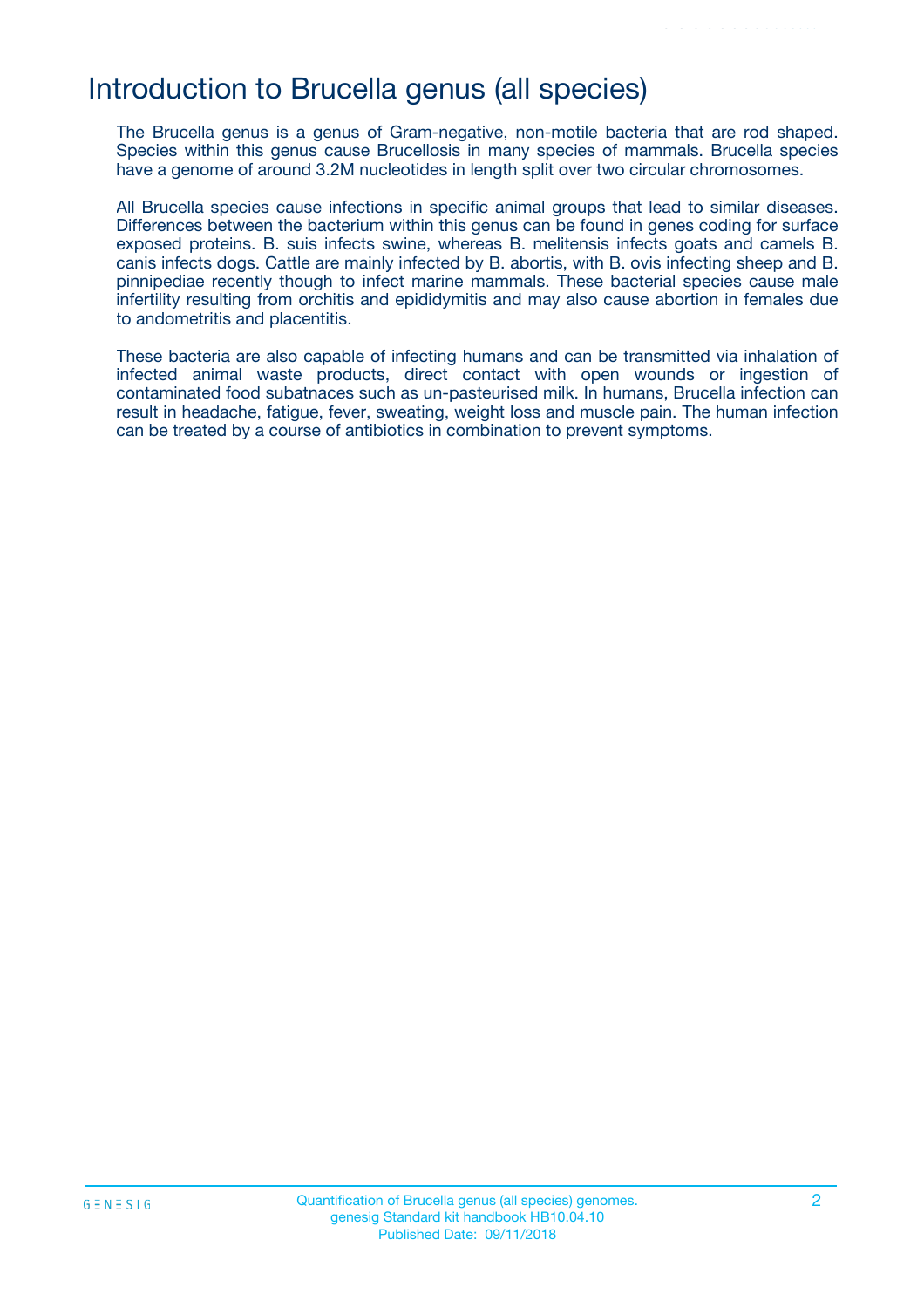

The Primerdesign genesig Kit for Brucella genus (all species) (Brucella\_spp) genomes is designed for the in vitro quantification of Brucella\_spp genomes. The kit is designed to have a broad detection profile. Specifically, the primers represent 100% homology with over 95% of the NCBI database reference sequences available at the time of design.

The dynamics of genetic variation means that new sequence information may become available after the initial design. Primerdesign periodically reviews the detection profiles of our kits and when required releases new versions.

The primers have 100% homology with over 95% of Brucella reference sequences included in the NCBI database and therefore have a very broad detection profile (CP001488.1, AE008917.1, P000887.1, CP000911.1, CP000872.1, CP000708.1, AE014291.4AF047478.1, AM040264.1, AE017223.1).

If you require further information, or have a specific question about the detection profile of this kit then please send an e.mail to enquiry@primerdesign.co.uk and our bioinformatics team will answer your question.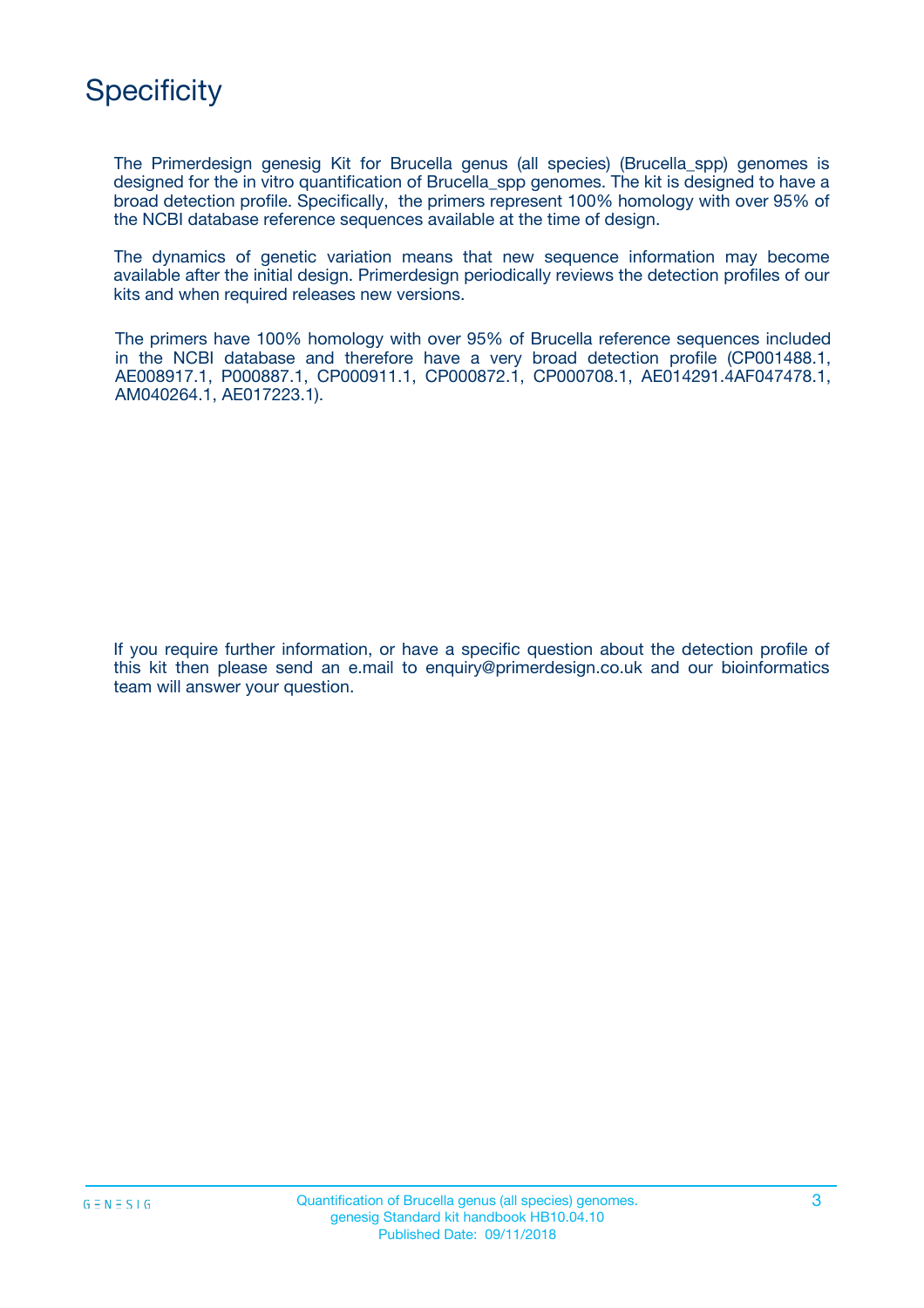# Kit contents

- **Brucella\_spp specific primer/probe mix (150 reactions BROWN)** FAM labelled
- **Brucella\_spp positive control template (for Standard curve RED)**
- **RNase/DNase free water (WHITE)** for resuspension of primer/probe mixes
- **Template preparation buffer (YELLOW)** for resuspension of positive control template and standard curve preparation

# Reagents and equipment to be supplied by the user

#### **Real-time PCR Instrument**

#### **Extraction kit**

This kit is recommended for use with genesig Easy DNA/RNA extraction kit. However, it is designed to work well with all processes that yield high quality RNA and DNA with minimal PCR inhibitors.

#### **oasig**TM **lyophilised or Precision**®**PLUS 2X qPCR Master Mix**

This kit is intended for use with oasig or PrecisionPLUS2X qPCR Master Mix.

**Pipettors and Tips**

**Vortex and centrifuge**

**Thin walled 1.5 ml PCR reaction tubes**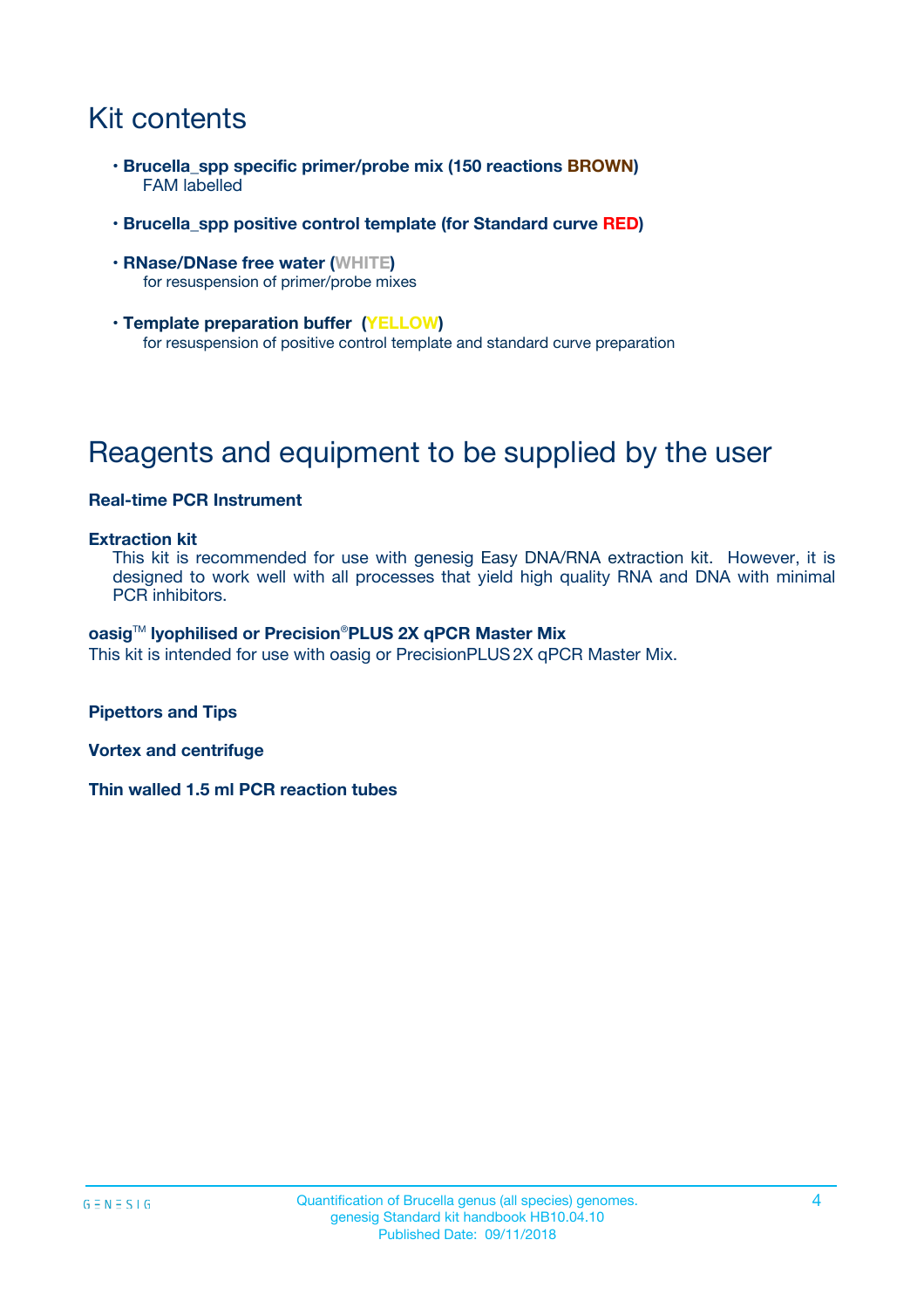### Kit storage and stability

This kit is stable at room temperature but should be stored at -20ºC on arrival. Once the lyophilised components have been resuspended they should not be exposed to temperatures above -20°C for longer than 30 minutes at a time and unnecessary repeated freeze/thawing should be avoided. The kit is stable for six months from the date of resuspension under these circumstances.

If a standard curve dilution series is prepared this can be stored frozen for an extended period. If you see any degradation in this serial dilution a fresh standard curve can be prepared from the positive control.

Primerdesign does not recommend using the kit after the expiry date stated on the pack.

### Suitable sample material

All kinds of sample material suited for PCR amplification can be used. Please ensure the samples are suitable in terms of purity, concentration, and DNA integrity. Always run at least one negative control with the samples. To prepare a negative-control, replace the template DNA sample with RNase/DNase free water.

### Dynamic range of test

Under optimal PCR conditions genesig Brucella\_spp detection kits have very high priming efficiencies of >95% and can detect less than 100 copies of target template.

### Notices and disclaimers

This product is developed, designed and sold for research purposes only. It is not intended for human diagnostic or drug purposes or to be administered to humans unless clearly expressed for that purpose by the Food and Drug Administration in the USA or the appropriate regulatory authorities in the country of use. During the warranty period Primerdesign genesig detection kits allow precise and reproducible data recovery combined with excellent sensitivity. For data obtained by violation to the general GLP guidelines and the manufacturer's recommendations the right to claim under guarantee is expired. PCR is a proprietary technology covered by several US and foreign patents. These patents are owned by Roche Molecular Systems Inc. and have been sub-licensed by PE Corporation in certain fields. Depending on your specific application you may need a license from Roche or PE to practice PCR. Additional information on purchasing licenses to practice the PCR process may be obtained by contacting the Director of Licensing at Roche Molecular Systems, 1145 Atlantic Avenue, Alameda, CA 94501 or Applied Biosystems business group of the Applera Corporation, 850 Lincoln Centre Drive, Foster City, CA 94404. In addition, the 5' nuclease assay and other homogeneous amplification methods used in connection with the PCR process may be covered by U.S. Patents 5,210,015 and 5,487,972, owned by Roche Molecular Systems, Inc, and by U.S. Patent 5,538,848, owned by The Perkin-Elmer Corporation.

### Trademarks

Primerdesign™ is a trademark of Primerdesign Ltd.

genesig $^\circledR$  is a registered trademark of Primerdesign Ltd.

The PCR process is covered by US Patents 4,683,195, and 4,683,202 and foreign equivalents owned by Hoffmann-La Roche AG. BI, ABI PRISM® GeneAmp® and MicroAmp® are registered trademarks of the Applera Genomics (Applied Biosystems Corporation). BIOMEK® is a registered trademark of Beckman Instruments, Inc.; iCycler™ is a registered trademark of Bio-Rad Laboratories, Rotor-Gene is a trademark of Corbett Research. LightCycler™ is a registered trademark of the Idaho Technology Inc. GeneAmp®, TaqMan® and AmpliTaqGold® are registered trademarks of Roche Molecular Systems, Inc., The purchase of the Primerdesign reagents cannot be construed as an authorization or implicit license to practice PCR under any patents held by Hoffmann-LaRoche Inc.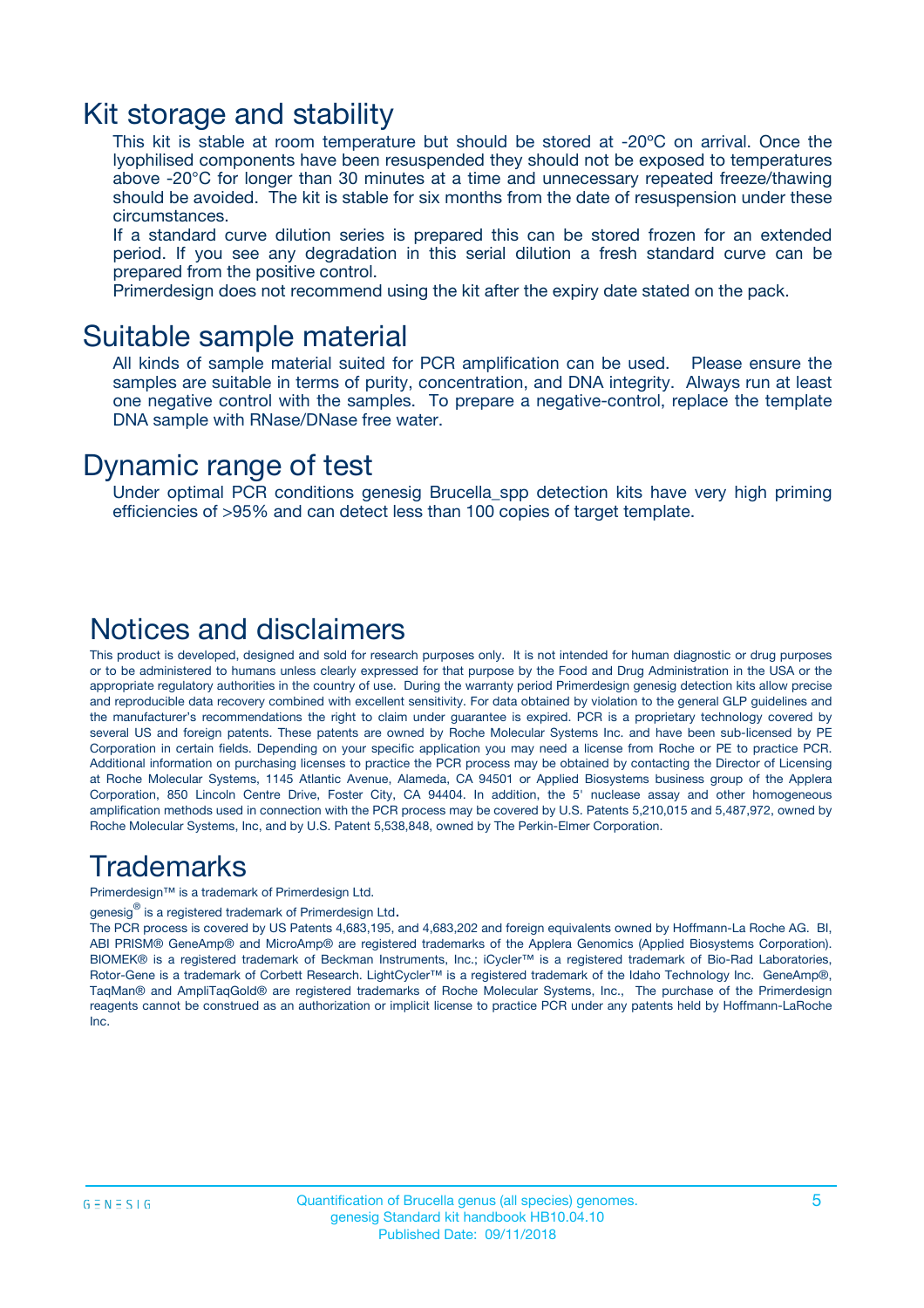## Principles of the test

#### **Real-time PCR**

A Brucella spp specific primer and probe mix is provided and this can be detected through the FAM channel.

The primer and probe mix provided exploits the so-called TaqMan® principle. During PCR amplification, forward and reverse primers hybridize to the Brucella\_spp DNA. A fluorogenic probe is included in the same reaction mixture which consists of a DNA probe labeled with a 5`-dye and a 3`-quencher. During PCR amplification, the probe is cleaved and the reporter dye and quencher are separated. The resulting increase in fluorescence can be detected on a range of qPCR platforms.

#### **Positive control**

For copy number determination and as a positive control for the PCR set up, the kit contains a positive control template. This can be used to generate a standard curve of Brucella\_spp copy number / Cq value. Alternatively the positive control can be used at a single dilution where full quantitative analysis of the samples is not required. Each time the kit is used, at least one positive control reaction must be included in the run. A positive result indicates that the primers and probes for detecting the target Brucella\_spp gene worked properly in that particular experimental scenario. If a negative result is obtained the test results are invalid and must be repeated. Care should be taken to ensure that the positive control does not contaminate any other kit component which would lead to false-positive results. This can be achieved by handling this component in a Post PCR environment. Care should also be taken to avoid cross-contamination of other samples when adding the positive control to the run. This can be avoided by sealing all other samples and negative controls before pipetting the positive control into the positive control well.

#### **Negative control**

To validate any positive findings a negative control reaction should be included every time the kit is used. For this reaction the RNase/DNase free water should be used instead of template. A negative result indicates that the reagents have not become contaminated while setting up the run.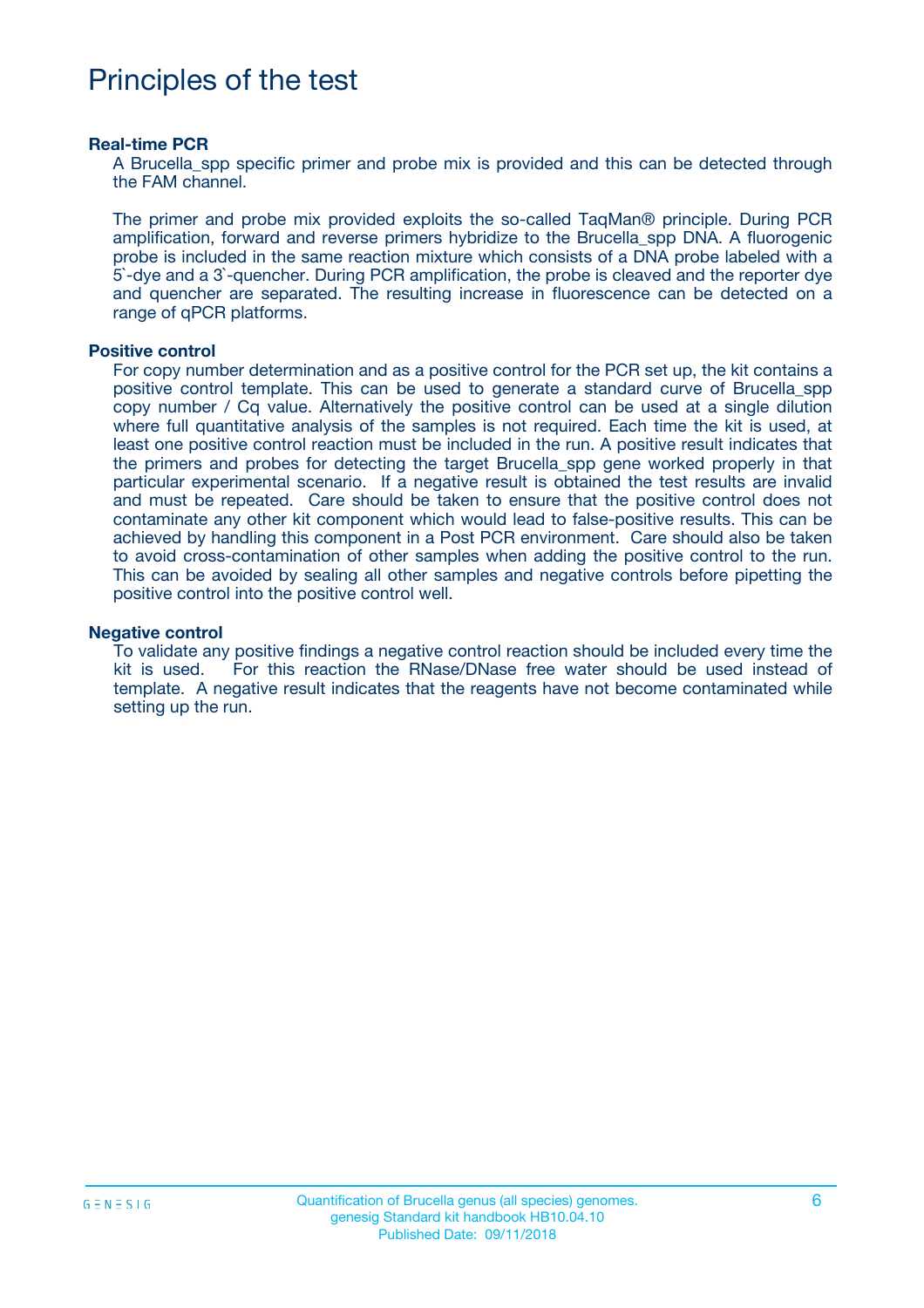### Resuspension protocol

To minimize the risk of contamination with foreign DNA, we recommend that all pipetting be performed in a PCR clean environment. Ideally this would be a designated PCR lab or PCR cabinet. Filter tips are recommended for all pipetting steps.

#### **1. Pulse-spin each tube in a centrifuge before opening.**

This will ensure lyophilised primer and probe mix is in the base of the tube and is not spilt upon opening the tube.

**2. Resuspend the kit components in the RNase/DNase free water supplied, according to the table below.**

To ensure complete resuspension, vortex each tube thoroughly.

| Component - resuspend in water        | Volume |
|---------------------------------------|--------|
| <b>Pre-PCR pack</b>                   |        |
| Brucella_spp primer/probe mix (BROWN) | 165 ul |

### **3. Resuspend the positive control template in the template preparation buffer supplied, according to the table below:**

To ensure complete resuspension, vortex the tube thoroughly.

| Component - resuspend in template preparation buffer |        |  |
|------------------------------------------------------|--------|--|
| <b>Post-PCR heat-sealed foil</b>                     |        |  |
| Brucella_spp Positive Control Template (RED) *       | 500 µl |  |

\* This component contains high copy number template and is a VERY significant contamination risk. It must be opened and handled in a separate laboratory environment, away from the other components.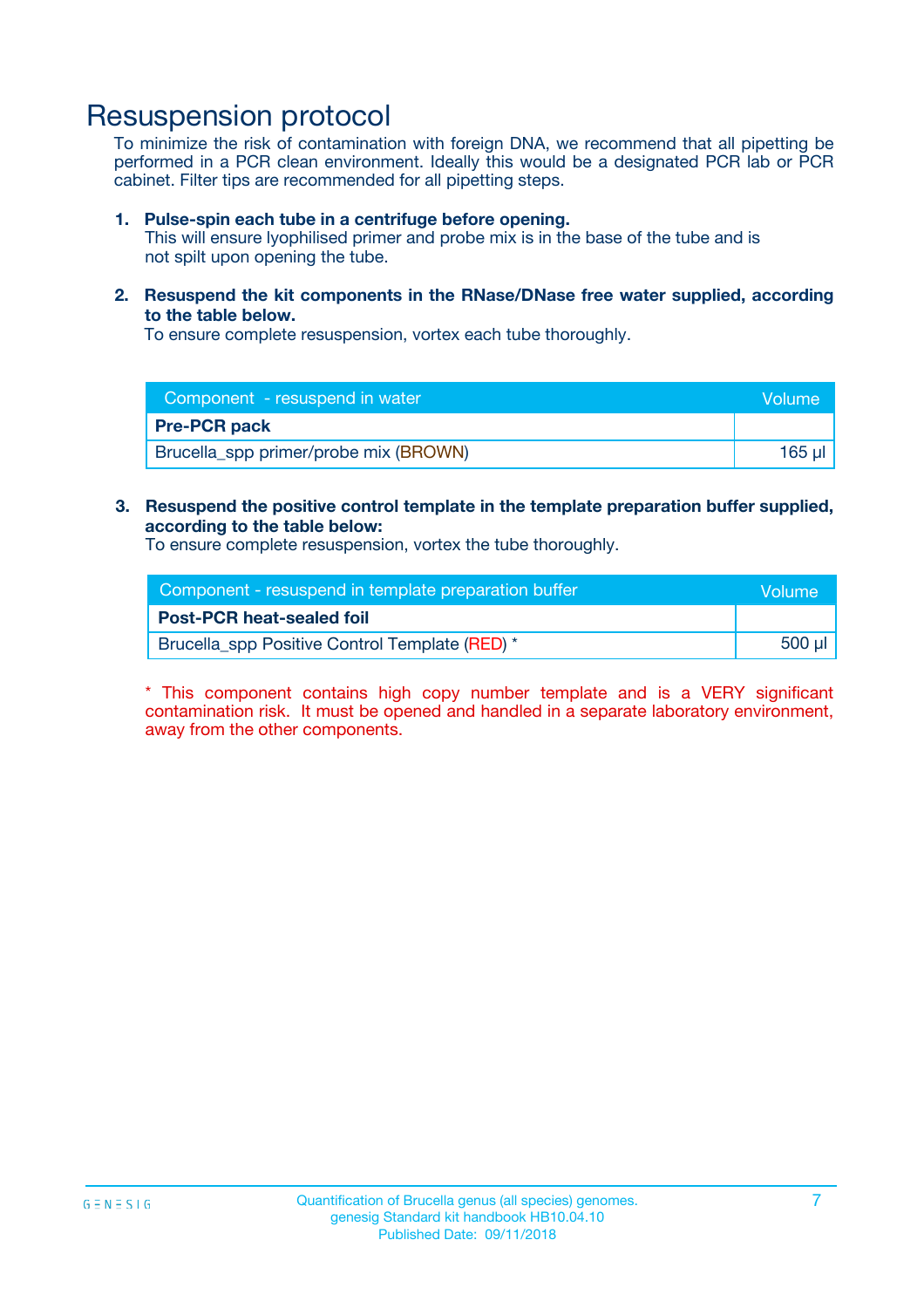# qPCR detection protocol

**1. For each DNA sample prepare a reaction mix according to the table below:** Include sufficient reactions for positive and negative controls.

| Component                                 | Volume   |
|-------------------------------------------|----------|
| oasig or PrecisionPLUS 2X qPCR Master Mix | $10 \mu$ |
| Brucella_spp primer/probe mix (BROWN)     | 1 µl     |
| <b>RNase/DNase free water (WHITE)</b>     | $4 \mu$  |
| <b>Final Volume</b>                       | 15 ul    |

- **2. Pipette 15µl of this mix into each well according to your qPCR experimental plate set up.**
- **3. Prepare DNA templates for each of your samples.**
- **4. Pipette 5µl of DNA template into each well, according to your experimental plate set up.**

For negative control wells use 5µl of RNase/DNase free water. The final volume in each well is 20µl.

**5. If a standard curve is included for quantitative analysis, prepare a reaction mix according to the table below:**

| Component                                 | Volume   |
|-------------------------------------------|----------|
| oasig or PrecisionPLUS 2X qPCR Master Mix | 10 µl    |
| Brucella_spp primer/probe mix (BROWN)     | 1 µI     |
| <b>RNase/DNase free water (WHITE)</b>     | $4 \mu$  |
| <b>Final Volume</b>                       | $15 \mu$ |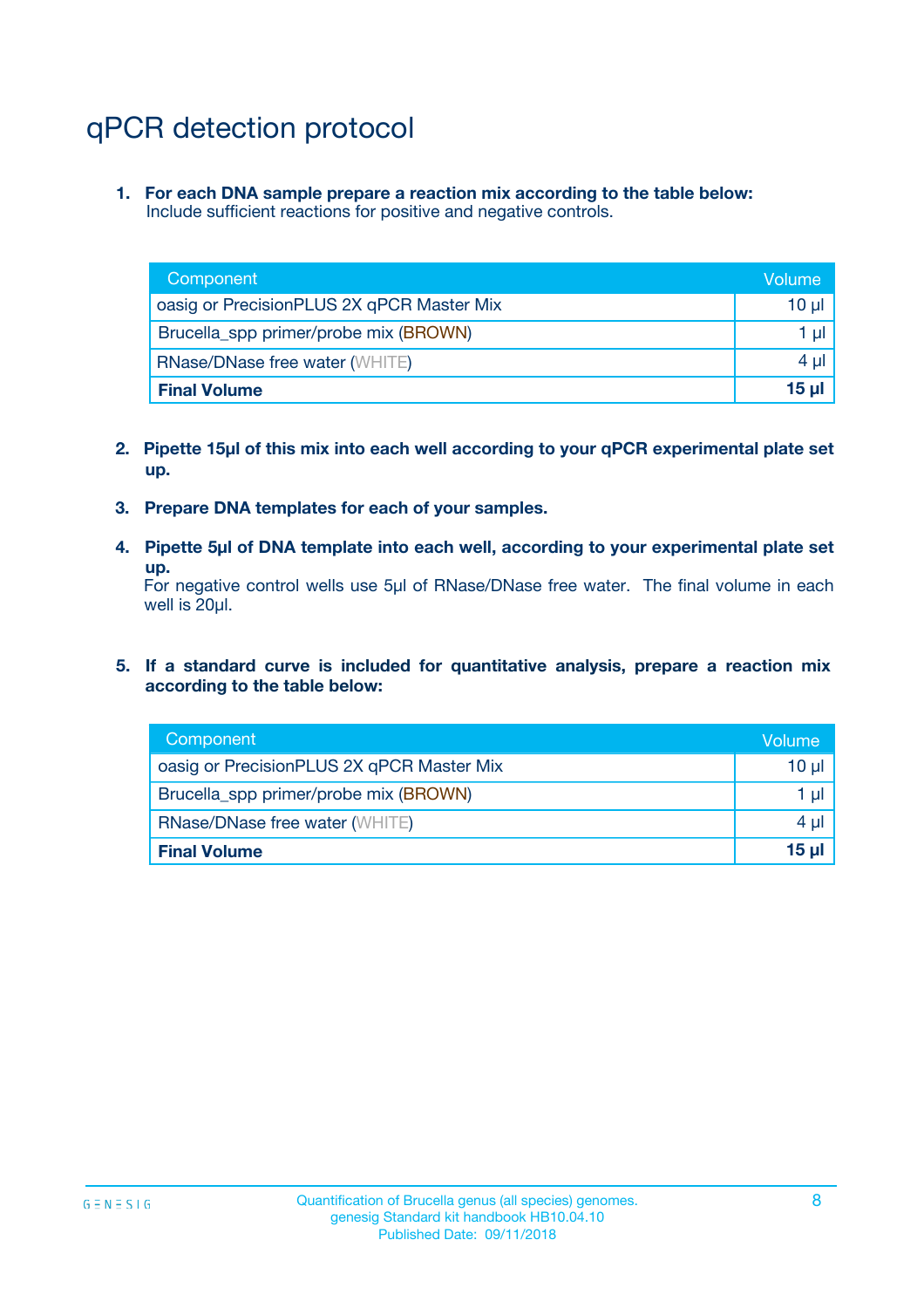### **6. Preparation of a standard curve dilution series.**

- 1) Pipette 90µl of template preparation buffer into 5 tubes and label 2-6
- 2) Pipette 10µl of Positive Control Template (RED) into tube 2
- 3) Vortex thoroughly
- 4) Change pipette tip and pipette 10µl from tube 2 into tube 3
- 5) Vortex thoroughly

Repeat steps 4 and 5 to complete the dilution series

| <b>Standard Curve</b>         | <b>Copy Number</b>     |
|-------------------------------|------------------------|
| Tube 1 Positive control (RED) | $2 \times 10^5$ per µl |
| Tube 2                        | $2 \times 10^4$ per µl |
| Tube 3                        | $2 \times 10^3$ per µl |
| Tube 4                        | $2 \times 10^2$ per µl |
| Tube 5                        | 20 per µl              |
| Tube 6                        | 2 per ul               |

7. Pipette 5µl of standard template into each well for the standard curve according to your experimental plate set up.

The final volume in each well is 20µl.

# qPCR amplification protocol

Amplification conditions using oasig or PrecisionPLUS2X qPCR Master Mix.

|             | <b>Step</b>       | <b>Time</b>     | Temp           |
|-------------|-------------------|-----------------|----------------|
|             | Enzyme activation | 2 min           | $95^{\circ}$ C |
| Cycling x50 | Denaturation      | 10 <sub>s</sub> | 95 $°C$        |
|             | DATA COLLECTION * | 60 s            | 60 °C          |

\* Fluorogenic data should be collected during this step through the FAM channel